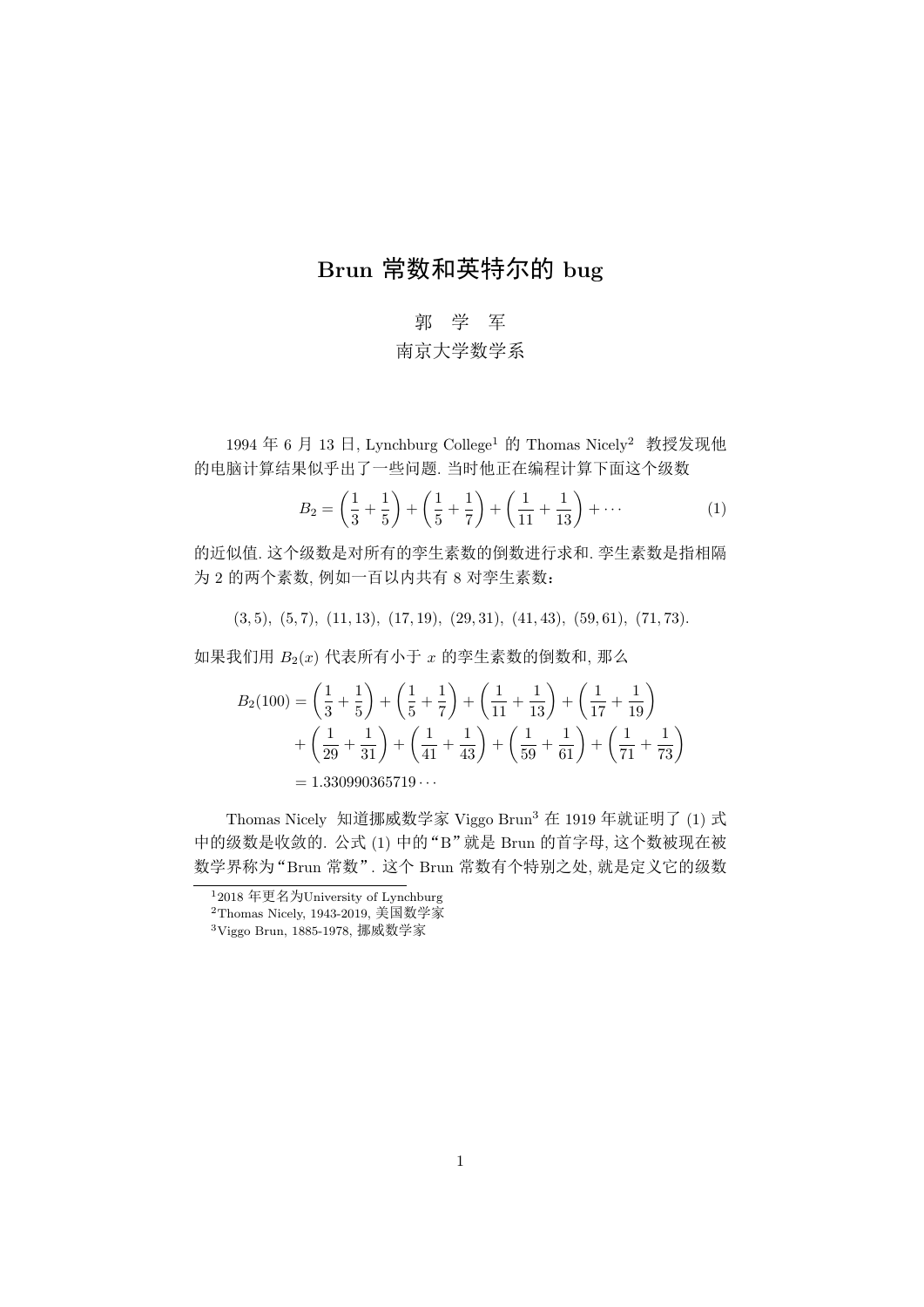(1) 收敛地特别慢.

| $\boldsymbol{x}$ | $B_2(x)$               |
|------------------|------------------------|
| $10^{2}$         | 1.330990365719         |
| $10^{4}$         | 1.616893557432         |
| 10 <sup>6</sup>  | 1.710776930804         |
| $10^{8}$         | $1.758815621067\cdots$ |
| $10^{10}$        | 1.787478502719         |
| $10^{12}$        | 1.806592419175         |
| $10^{14}$        | 1.820244968130         |
| $10^{15}$        | $1.825706013240\cdots$ |
| $10^{16}$        | 1.830484424658         |

从上面的表里可以看出来, 随着 x 的增大, Brun 常数在缓慢地增长. 即使你 计算了小于一百万亿的所有孪生素数, 你甚至都不敢说 Brun 常数是不是小  $\pm 2$ .

Thomas Nicely 在弗吉尼亚大学取得博士学位. 他本科时期学的是物理. 后来转向应用数学,然后开始研究数论-一种看起来跟"应用"最不沾边的学 问. 他对 Brun 常数的研究开始于 1993 年的三月. 到了 1994 年 4 月, Thomas Nicely 在他的计算集群中加入了英特尔公司刚推出的奔腾系统, 运算速度得 到了极大的提升. 到 1994年 6月 13日, 他的计算机在计算 Brun 常数时, 孪 生素数已经到了 10<sup>13</sup> 这个数量级. 在他之前, 1975 年, Richard P. Brent 计算 Brun 常数时, 使用的孪生素数是 10<sup>11</sup> 这个数量级.

这时候, Thomas Nicely 发现了错误. 这个级数收敛极慢, 在他之前, 从没 有人计算到他的精度, 那他是怎么发现错误的呢? 这里有一件很奇妙的事情. 数学家们借助一些尚未被证明的猜测和经验公式,给出了 Brun 常数的估计:

$$
B_2 = B_2(x) + \frac{4c_2}{\ln(x)} + O\left(\frac{1}{\sqrt{x}\ln(x)}\right),
$$
 (2)

这里的常数

$$
c_2 = \prod_{\substack{p \ \overline{\text{m}} \text{ odd} \\ p \ge 3}} \left( 1 - \frac{1}{(p-1)^2} \right)
$$

 $= 0.660161815846869573927812110014 \cdots$ 

换句话说, 我们可以不用  $B_2(x)$  来逼近  $B_2$ , 而用  $B_2(x) + \frac{4c_2}{\ln(x)}$  来逼近  $B_2$ . 这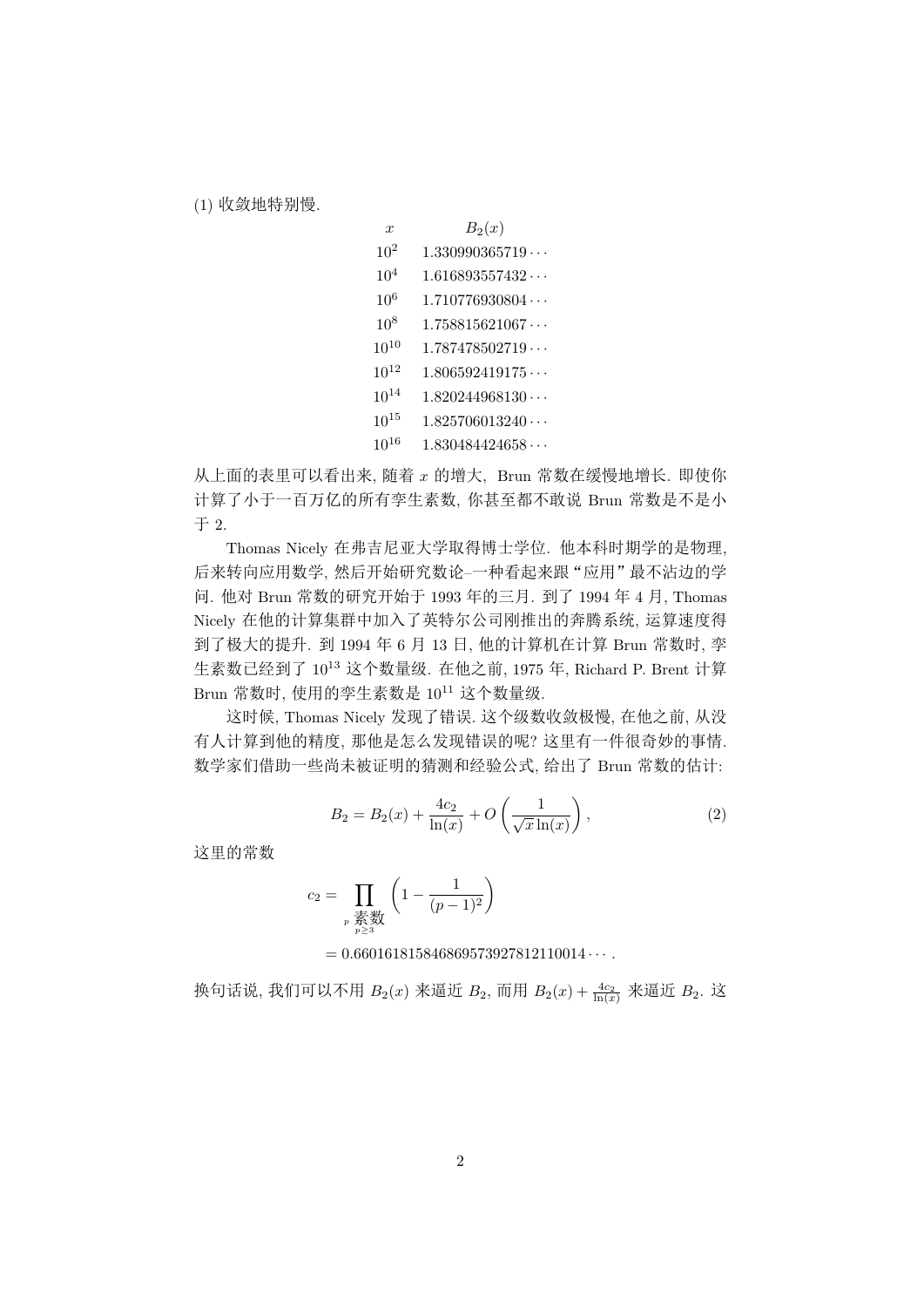| $\boldsymbol{x}$ | $B_2(x) + \frac{4c_2}{\ln(x)}$ |
|------------------|--------------------------------|
| 10 <sup>2</sup>  | 1.9043996332901                |
| 10 <sup>4</sup>  | 1.9035981912177                |
| 10 <sup>6</sup>  | 1.9019133533279                |
| $10^{8}$         | 1.9021679379607                |
| $10^{10}$        | 1.9021603562335                |
| $10^{12}$        | 1.9021606304377                |
| $10^{14}$        | 1.9021605777833                |

作为对比, 如果你用  $B_2(x)$  来逼近  $B_2$ , 那么当你计算到了  $x = 10^{530}$  时,  $B_2(x)$ 甚至还没有达到 1.9, 换句话说, 连 B2 的小数点之后的第一位数字就没有算 对.

所以在经验公式的加持下, 前人的计算结果其实已经达到了很不错的精 度, Thomas Nicely 把自己的计算结果与前人的计算结果进行对比, 发现了自 己的计算数据的错误. 他首先怀疑是编程的错误, 开始了漫长的找 bug 的过程, 他确实找到了一些. 到 9 月 10 日的时候, 他确信他的程序中没有 bug 了. 于 是他重新开始计算,作为对比,他在486电脑和奔腾电脑上分别用不同的算法 进行计算, 以便进行比对. 10 月 4 日, 他发现了第一个错误, 奔腾电脑在计算 孪生素数对 (824633702441, 824633702443) 时出现了差错, 把  $\frac{1}{824633702441}$ 计 算错了.

10 月 17 日, 他在一位同事的崭新的奔腾电脑上做这个计算, 发现了同 样的错误, 而老式的 486 电脑计算结果却是正确的. 慢慢地, 他发现这个错 误应该是奔腾芯片造成的. 于是他通知了英特尔公司, 也通知了镁光科技, 但 是并没有得到满意的答复. 10 月 30 日, Thomas Nicely 给多个组织发送了一 封<sub>email</sub>.

It appears that there is a bug in the floating point unit (numeric coprocessor) of many, and perhaps all, Pentium processors...

Thomas Nicely 的 email 立刻引起了轩然大波, 大家纷纷报告自己的电脑 在运行了 Thomas Nicelv 提供的代码之后, 出现了同样的计算错误, 英特尔公 司最终不得不宣布召回有缺陷的芯片,并花费 4.75 亿美元为所有用户更换了 新的芯片. 英特尔公司后来认为, Thomas Nicely 所发现的芯片错误会导致在 大约 8.77 × 10<sup>9</sup> 次随机除法运算中, 出现一次错误. 普通的用户, 可能永远也 遇不到这样的错误. 然而对Thomas Nicely 这样的计算数论科研人员来说, 遇 到这样的错误几乎是必然的.

Thomas Nicely 的故事被CNN 等新闻媒体、《科学》等学术杂志报道之后 成了一位明星一般的人物, 然而Thomas Nicely 为人低调, 从未把自己发现奔